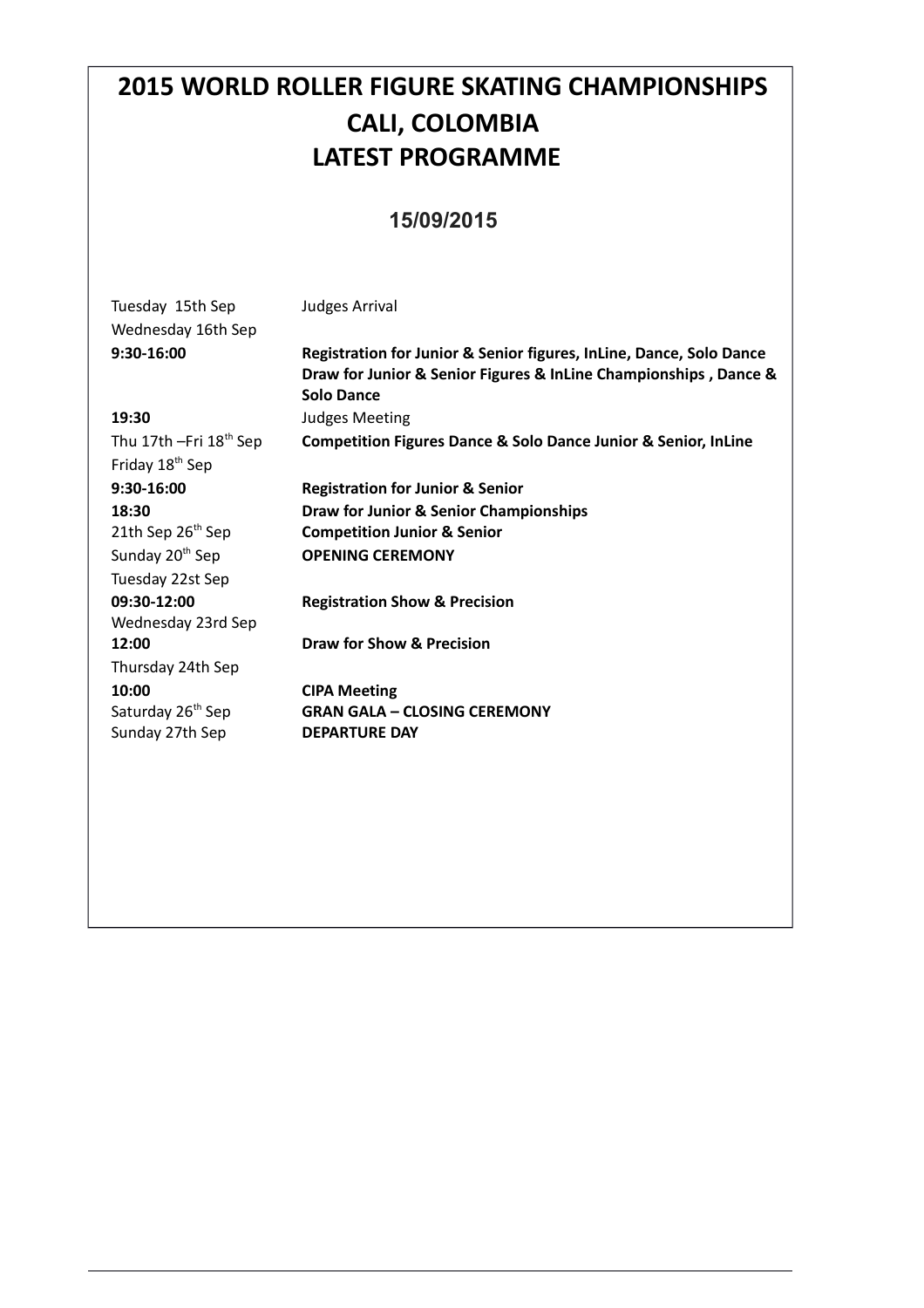#### **JUNIOR-SENIOR WORLD ROLLER SKATING CHAMPIONSHIPS CALI – COLOMBIA SCHEDULE OF EVENTS**

#### **WEDNESDAY 16 SEPTEMBER**

| 14,00 | Doors Open                                                     |
|-------|----------------------------------------------------------------|
| 14,15 | Training Junior Ladies Figures (23)                            |
| 15,15 | Training Junior Men Figures (10)                               |
| 16,15 | Training Senior Ladies Figures (22)                            |
| 17,15 | Training Senior Men Figures (11)                               |
| 18,15 | Cleaning                                                       |
| 18,30 | Training InLine Ladies Short (1 group) by order of skating (3) |
| 19,30 | Training InLine Men Short (1 group) by order of skating (8)    |
| 20,30 | End                                                            |

#### **THURSDAY 17 SEPTEMBER**

| 7,00  | Doors Open                                                                               |
|-------|------------------------------------------------------------------------------------------|
| 7,15  | Training Junior Ladies Figures (23)                                                      |
| 8,45  | Training Junior Men Figures (10)                                                         |
| 9,45  | Training InLine Ladies Short (1 group) by order of skating (4)                           |
| 10,15 | Training InLine Men Short (1 group) by order of skating (8)                              |
| 10,45 | <b>Cleaning</b>                                                                          |
| 11,00 | <b>COMPETITION JUNIOR LADIES FIGURES 1-2</b>                                             |
|       | <b>COMPETITION JUNIOR MENS FIGURES 1-2-3-4</b>                                           |
| 14,00 | Training Junior Solo Dance Ladies Compulsory (4 groups) by order of skating (26) 7-7-6-6 |
| 15,20 | Training Junior Solo Dance Men Compulsory (2 groups) by order of skating (10) 5-5        |
| 16,00 | <b>COMPETITION LADIES INLINE SHORT PROGRAMME</b>                                         |
| 16,20 | <b>COMPETITION MEN INLINE SHORT PROGRAMME</b>                                            |
| 17,00 | Cleaning                                                                                 |
| 17,15 | <b>COMPETITION JUNIOR LADIES FIGURES 3-4</b>                                             |
| 20,00 | Training Senior Solo Dance Ladies Compulsory (4 groups) by order of skating (20) 5-5-5-5 |
| 21,20 | Training Senior Solo Dance Men Compulsory (2 groups) by order of skating (13) 7-6        |
| 22,00 | End                                                                                      |

## **FRIDAY 18 SEPTEMBER**

| 7,00  | Doors Open                                                    |
|-------|---------------------------------------------------------------|
| 7,15  | Training Senior Ladies Figures (22)                           |
| 8,45  | Training Senior Men Figures (11)                              |
| 9,45  | Training InLine Ladies Long (1 group) by order of skating (3) |
| 10,15 | Training InLine Men Long (1 group) by order of skating (8)    |
| 11,00 | Cleaning                                                      |
| 11,15 | <b>COMPETITION SENIOR LADIES FIGURES 1-2</b>                  |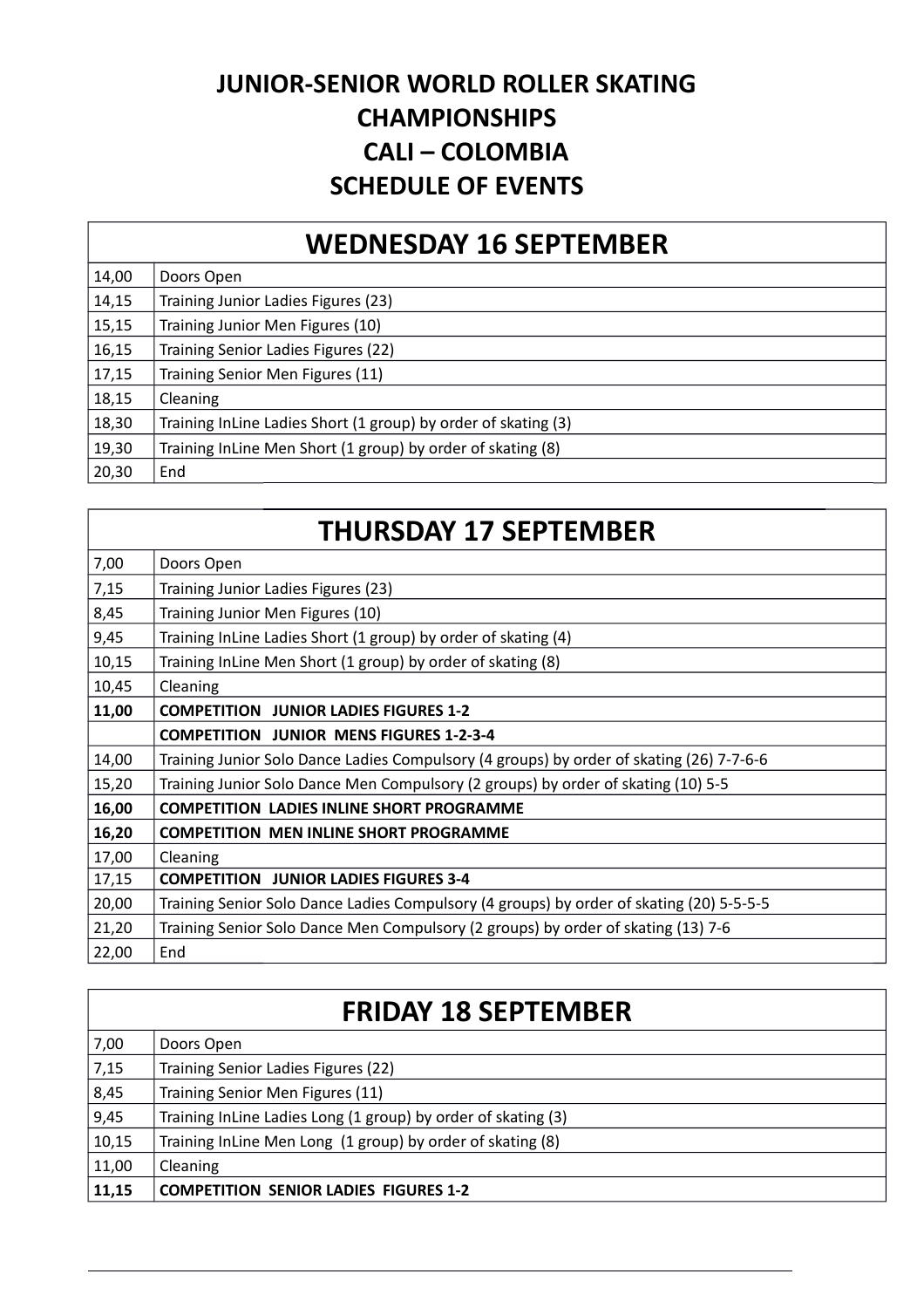|       | <b>COMPETITION SENIOR MEN FIGURES 1-2-3-4</b>                                   |
|-------|---------------------------------------------------------------------------------|
| 14,15 | Cleaning                                                                        |
| 15,30 | <b>COMPETITION LADIES INLINE LONG PROGRAMME</b>                                 |
| 16,10 | <b>COMPETITION MEN INLINE LONG PORGRAMME</b>                                    |
| 16,45 | Cleaning                                                                        |
| 17,00 | <b>COMPETITION SENIOR LADIES FIGURES 3-4</b>                                    |
| 20,00 | <b>AWARDS FIGURES &amp; INLINE</b>                                              |
| 20,15 | Training Junior Couple Dance Compulsory (1 Groups) by order of skating (5) 5    |
| 20,45 | Training Senior Couple Dance Compulsory (2 Groups) by order of skating (13) 7-6 |
| 21,45 | End                                                                             |

# **SATURDAY 19 SEPTEMBER**

| 7,30  | Doors Open                                                                  |
|-------|-----------------------------------------------------------------------------|
| 7,45  | Training Junior Solo Dance Ladies Compulsory (4 groups) by order of skating |
| 9,05  | Training Junior Solo Dance Men Compulsory (2 groups) by order of skating    |
| 9,45  | Training Senior Solo Dance Ladies Compulsory (4 groups) by order of skating |
| 11,05 | Training Senior Solo Dance Men Compulsory (2 groups) by order of skating    |
| 11,45 | Training Junior Couple Dance Compulsory (1 Group) by order of skating       |
| 12,05 | Training Senior Couple Dance compulsory (2 Groups) by order of skating      |
| 12,45 | Cleaning                                                                    |
| 13,30 | <b>COMPETITION JUNIOR SOLO DANCE LADIES Compulsory</b>                      |
| 16,00 | <b>COMPETITION JUNIOR SOLO DANCE MEN Compulsory</b>                         |
| 17,15 | <b>COMPETITION SENIOR SOLO DANCE LADIES Compulsory</b>                      |
| 19,30 | <b>COMPETITION SENIOR SOLO DANCE MEN Compulsory</b>                         |
| 20,45 | <b>COMPETITION JUNIOR COUPLE DANCE Compulsory</b>                           |
| 21,45 | <b>COMPETITION SENIOR COUPLE DANCE Compulsory</b>                           |
| 22,45 | End                                                                         |

# **SUNDAY 20 SEPTEMBER**

| Doors Open                                                                        |
|-----------------------------------------------------------------------------------|
| Training Junior Ladies Free skating (5 Groups) by order of skating (28) 6-6-6-5-5 |
| Training Junior Men Free skating (4 Groups) by order of skating (21) 6-5-5-5      |
| Training Senior Ladies Free skating (5 Groups) by order of skating (27) 6-6-5-5-5 |
| Training Senior Men Free skating (3 groups) by order of skating (16) 6-5-5        |
| Training Junior Couples OD_ (1 Groups) by order of skating (5) 5                  |
| Training Senior Couples OD_(2 Groups) by order of skating (13) 7-6                |
| Training Junior Couples Free Dance (1 Group) by order of skating 5                |
| Training Senior Couples Free Dance (2 Groups) by order of skating 7-6             |
| Cleaning                                                                          |
| <b>OPENING CEREMONY</b>                                                           |
| Training Junior Pairs (2 Groups) by order of skating (5) 3-2                      |
| Training Senior Pairs (2 Groups) by order of skating (5) 3-2                      |
| Training Junior Solo Ladies Free Dance (4 groups) by order of skating 7-7-6-6     |
| Training Junior Solo Men Free Dance (2 groups) by order of skating 5-5            |
| End                                                                               |
|                                                                                   |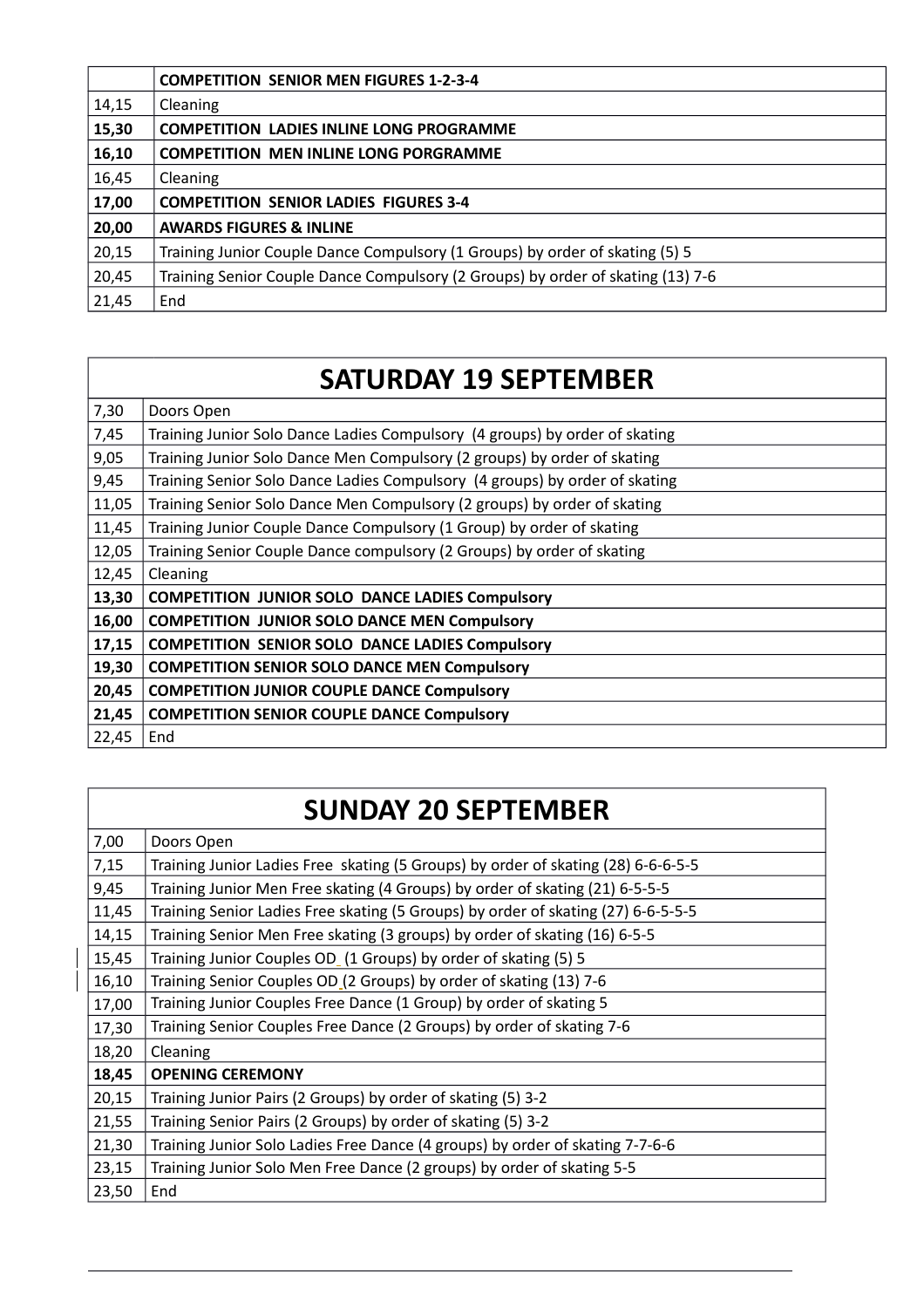#### **MONDAY 21 SEPTEMBER**

| 7,00  | Doors Open                                                                      |
|-------|---------------------------------------------------------------------------------|
| 7,15  | Training Junior Ladies short programme (5 groups) by order of skating 6-6-6-5-5 |
| 9,30  | Training Junior Men short programme (4 groups) by order of skating 6-5-5-5      |
| 11,15 | Training Junior Solo Ladies Free Dance (4 groups) by order of skating 7-7-6-6   |
| 12,55 | Training Junior Solo Men Free Dance (2 groups) by order of skating 5-5          |
| 13,35 | Training Senior Solo Ladies Free Dance (3 groups) by order of skating 5-5-5-5   |
| 15,00 | Training Senior Solo Men Free Dance (2 groups) by order of skating 7-6          |
| 15,50 | Cleaning                                                                        |
| 16,00 | <b>COMPETITION JUNIOR LADIES SHORT PROGRAMME</b>                                |
| 18,15 | <b>COMPETITION JUNIOR MEN SHORT PROGRAMME</b>                                   |
| 20,00 | <b>COMPETITION JUNIOR SOLO LADIES FREE DANCE</b>                                |
| 21,45 | <b>COMPETITION JUNIOR SOLO MEN FREE DANCE</b>                                   |
| 22,45 | <b>COMPETITION JUNIOR COUPLE DANCE OD</b>                                       |
| 23,45 | Training Senior Couple Dance OD (2 Groups) 6-6                                  |
| 00,30 | End                                                                             |

# **TUESDAY 22 SEPTEMBER**

| 7,00  | Doors open                                                                      |
|-------|---------------------------------------------------------------------------------|
| 7,15  | Training Senior Ladies short programme (5 groups) by order of skating 6-6-6-5-5 |
| 9,30  | Training Senior Men short programme (3 groups) by order of skating 6-5-5        |
| 11,00 | Training Senior Solo Free Dance Ladies (4 groups) by order of skating 5-5-5-5   |
| 12,35 | Training Senior Solo Free Dance Men (2 groups) by order of skating 7-6          |
| 13,15 | Cleaning                                                                        |
| 13,45 | <b>COMPETITION SENIOR LADIES SHORT PROGRAMME</b>                                |
| 16,00 | <b>COMPETITION SENIOR MEN SHORT PROGRAMME</b>                                   |
| 17,45 | <b>COMPETITION SENIOR COUPLE OD</b>                                             |
| 18,30 | <b>COMPETITION SENIOR SOLO FREE DANCE LADIES</b>                                |
| 20,45 | <b>COMPETITION SENIOR SOLO FREE DANCE MEN</b>                                   |
| 22,30 | <b>AWARDS SOLO DANCE LADIES &amp; MEN</b>                                       |
| 22,45 | End                                                                             |

## **WEDNSDAY 23 SEPTEMBER**

| 7,00  | Doors Open                                                                                      |
|-------|-------------------------------------------------------------------------------------------------|
| 7,15  | Training Junior Ladies long programme excl. final groups (4 groups) by order of skating 5-5-4-4 |
| 9,30  | Training Junior Men long programme excl. final groups (2 groups) by order of skating 6-5        |
| 10,30 | Training Senior Ladies long programme excl. final groups (4 groups) by order of skating 5-4-4-4 |
| 12,30 | Training Senior Men long programme excl. final groups (1 groups) by order of skating 6          |
| 13,00 | Training Junior Couples Free Dance (1 Group) 5                                                  |
| 13,45 | Training Junior Pairs Short Programme (1 Group) 5                                               |
| 14,05 | Training Senior Pairs Short Programme (2 Groups) 3-2                                            |
| 14,45 | <b>COMPETITION JUNIOR LADIES LONG PROGRAMME excluding final groups</b>                          |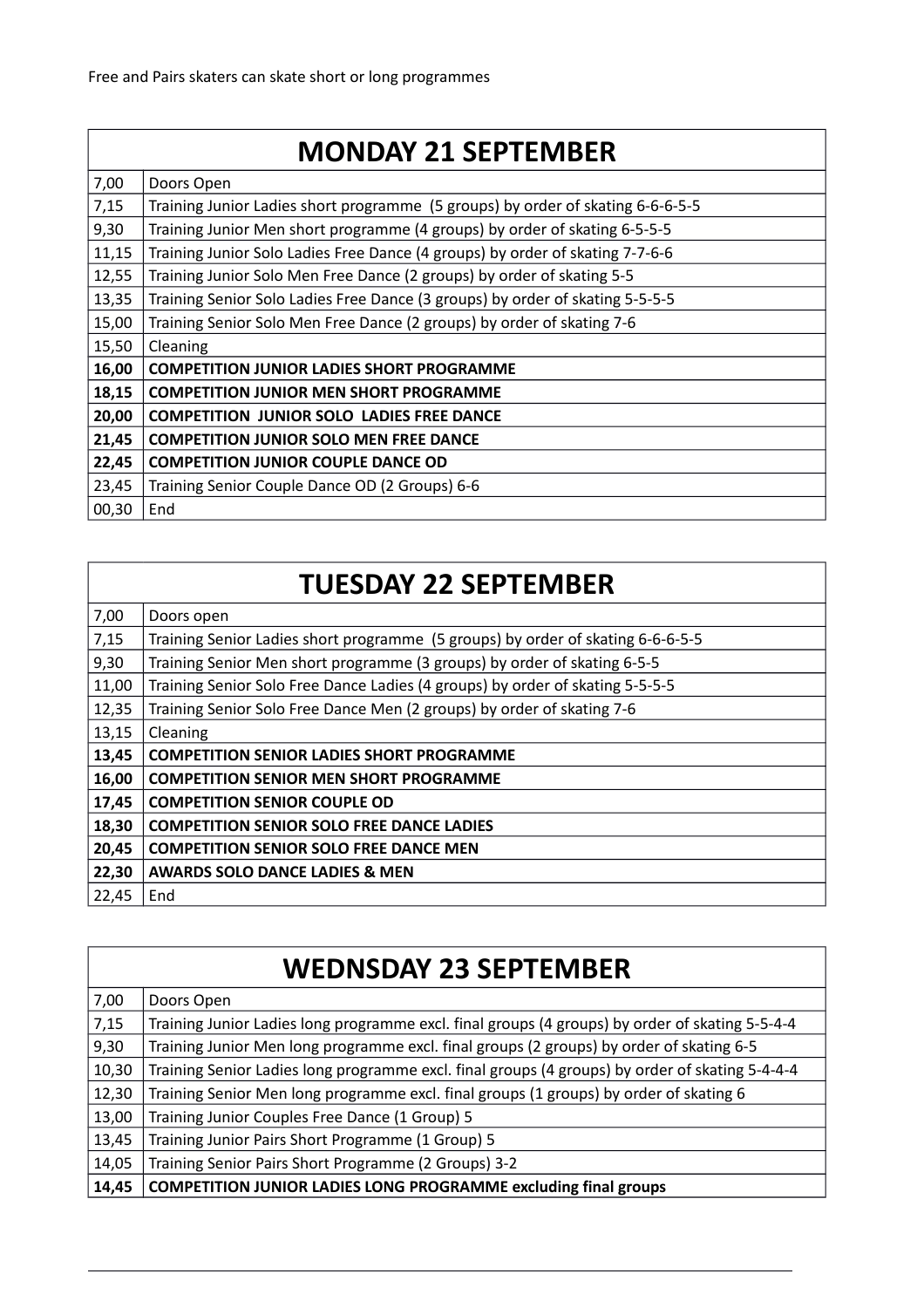| 17,30 | <b>COMPETITION JUNIOR MEN LONG PROGRAMME excluding final groups</b>    |
|-------|------------------------------------------------------------------------|
| 18,30 | <b>COMPETITION SENIOR LADIES LONG PROGRAMME excluding final groups</b> |
| 21,00 | <b>COMPETITION SENIOR MEN LONG PROGRAMME excluding final groups</b>    |
| 22,15 | <b>COMPETITION JUNIOR PAIRS SHORT PROGRAMME</b>                        |
| 22,45 | <b>COMPETITION SENIOR PAIRS SHORT PROGRAMME</b>                        |
| 23,30 | End                                                                    |

# **THURSDAY 24 SEPTEMBER**

| 7,00                                        | Doors Open                                                     |
|---------------------------------------------|----------------------------------------------------------------|
| 7,15                                        | Training Senior Ladies long Programme Final Group (10 skaters) |
| 8,15                                        | Training Senior Men long Programme Final Group (10 skaters)    |
| 9,15                                        | Training Junior Ladies Long Programme Final Group (10 skaters) |
| 10,15                                       | Training Junior Men Long Programme Final Group (10 skaters)    |
| 11,15                                       | Training Junior Pairs long programme (1 Groups) 5              |
| 11,40                                       | Training Senior Pairs long programme (2 Groups) 3-2            |
| 12,20                                       | Training Precision (7)                                         |
| 14,35                                       | Training Senior Couple Free Dance (2 Groups)                   |
| 15,35                                       | Cleaning                                                       |
| 16,30                                       | <b>COMPETITION JUNIOR LADIES LONG PROGRAMME FINAL GROUPS</b>   |
| 17,30                                       | <b>COMPETITION JUNIOR MEN LONG PROGRAMME FINAL GROUPS</b>      |
| 18,30                                       | Cleaning                                                       |
| 19,45                                       | <b>COMPETITION JUNIOR PAIRS LONG PROGRAMME</b>                 |
| 20,00                                       | <b>COMPETITION SENIOR PAIRS LONG PROGRAMME</b>                 |
| 21,00                                       | Cleaning                                                       |
| 21,30                                       | <b>COMPETITION PRECISION</b>                                   |
| 22,45                                       | AWARDS JUNIOR LADIES, MEN, DANCE & PRECISION                   |
| Precision Training will be 20 min each team |                                                                |

# **FRIDAY 25 SEPTEMBER**

| 8,00                                 | Doors Open                                                     |
|--------------------------------------|----------------------------------------------------------------|
| 8,15                                 | Training Senior Ladies Long Programme Final Group (10 skaters) |
| 9,15                                 | Training Senior Men's Long Programme Final Group (10 skaters)  |
| 10,15                                | <b>Training Quartets (18)</b>                                  |
| 13,15                                | Training Junior Couple Free Dance (1 Group)                    |
| 13,35                                | Training Senior Couple Free Dance (2 Groups)                   |
| 14,20                                | Cleaning                                                       |
| 14,45                                | <b>COMPETITION SENIOR LADIES LONG PROGRAMME FINAL GROUPS</b>   |
| 16,00                                | <b>COMPETITION SENIOR MEN LONG PROGRAMME FINAL GROUPS</b>      |
| 17,15                                | <b>COMPETITION QUARTETS</b>                                    |
| 19,00                                | Cleaning                                                       |
| 19,15                                | <b>COMPETITION JUNIOR COUPLE FREE DANCE</b>                    |
| 20,00                                | <b>COMPETITION SENIOR COUPLE FREE DANCE</b>                    |
| 21,15                                | <b>AWARDS SENIOR LADIES &amp; MEN, PAIRS, QUARTETS</b>         |
| Quartets will train 10 min each team |                                                                |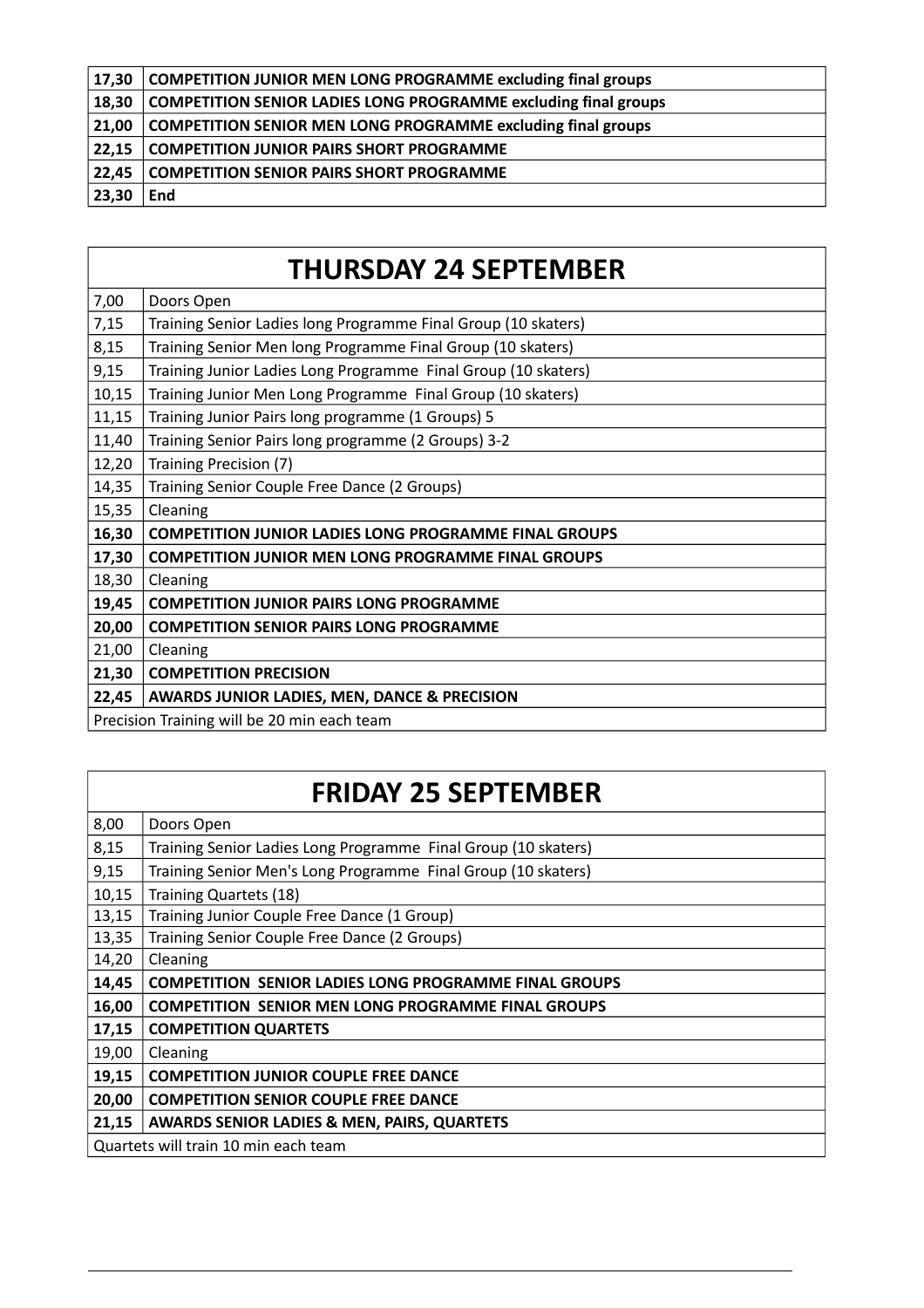# **SATURDAY 26 SEPTEMBER**

| 7,00                                                                                    | Doors Open                                                                                              |
|-----------------------------------------------------------------------------------------|---------------------------------------------------------------------------------------------------------|
| 7,15                                                                                    | Training Small Groups (14)                                                                              |
| 10,45                                                                                   | Training Large Groups (9)                                                                               |
|                                                                                         | Training for Gala (First three of all the disciplines - Seniors: Free, Couple dance, Solo Dance, Pairs) |
| 13,45                                                                                   | plus one Colombian skater of each discipline if not already in the first three                          |
| 15,15                                                                                   | Cleaning                                                                                                |
| 15,45                                                                                   | <b>COMPETITION SMALL GROUPS</b>                                                                         |
| 18,00                                                                                   | <b>COMPETITION LARGE GROUPS</b>                                                                         |
| 20,00                                                                                   | <b>GRAN GALA WORLD CHAMPIONSHIP</b>                                                                     |
| 21,45                                                                                   | <b>Closing Ceremony</b>                                                                                 |
| Large Groups 20 min each team for training - Small Groups 15 min each team for training |                                                                                                         |